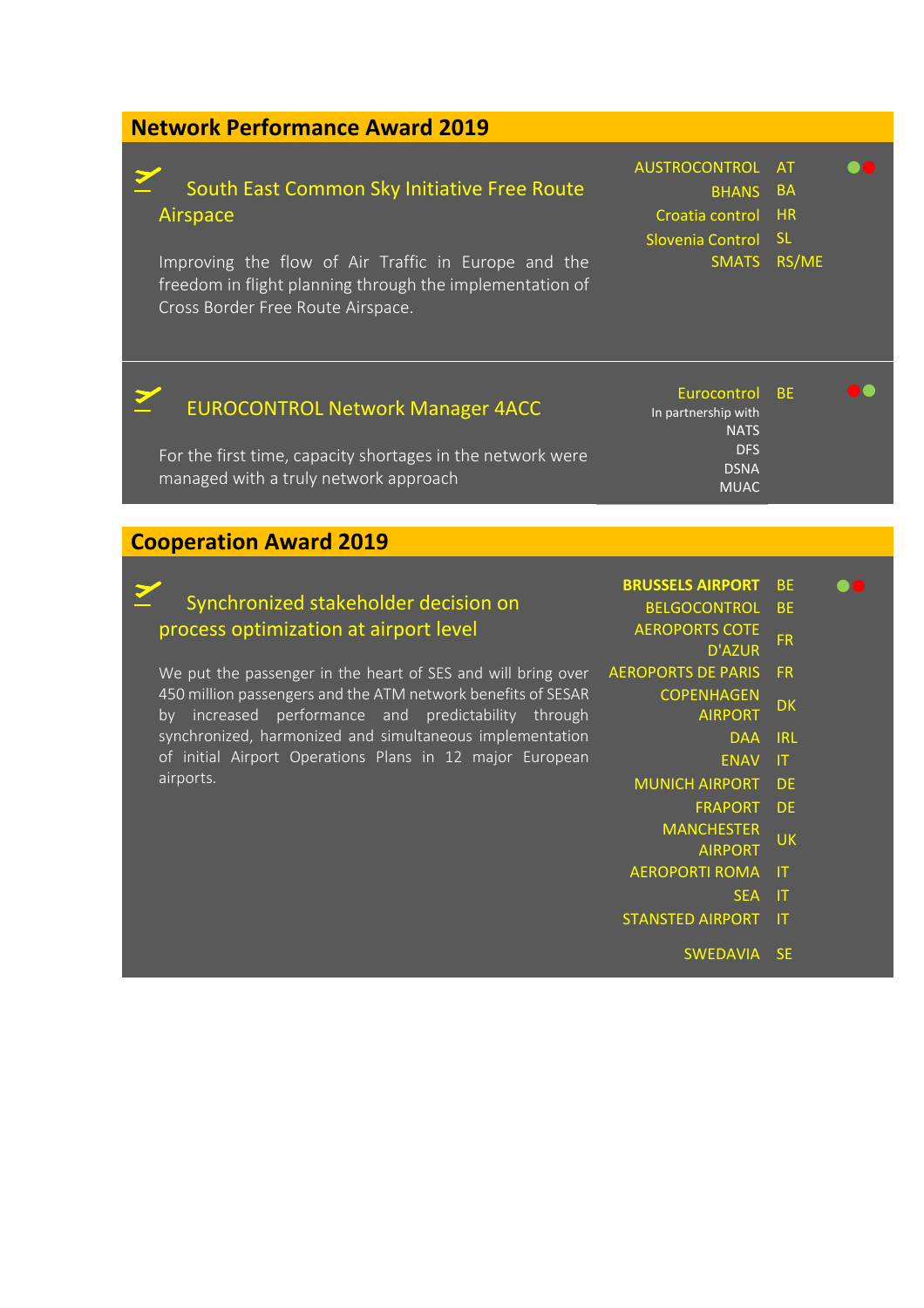# **Innovation Award 2019**

**Excellence award**

|                                                          | <b>Eurocontrol</b> BE      |           |  |
|----------------------------------------------------------|----------------------------|-----------|--|
| Interoperability with the EUROCONTROL                    | <b>ENAIRE ES</b><br>DFS DE |           |  |
| <b>Network Manager</b>                                   | <b>DSNA</b>                | <b>FR</b> |  |
| EUROCONTROL Network Manager working with its partners to | SKYGUIDE CH                |           |  |
| digitally transform ATM in Europe.                       | MUAC NL                    |           |  |
|                                                          | Air France FR              |           |  |
|                                                          | Schipol NL                 |           |  |
|                                                          | Copenhagen Airport DK      |           |  |
|                                                          | RoketRoute Ltd UK          |           |  |
|                                                          | Nice Airport FR            |           |  |
|                                                          |                            |           |  |

| Nominated by the Industry Consultation Body<br>Professional Staff                                                   | <b>IFATCA EUR</b><br><b>IFATSEA EUR</b> | ECA EUR |
|---------------------------------------------------------------------------------------------------------------------|-----------------------------------------|---------|
| Complete commitment from staff to delivering the essential<br>services needed to enable capacity and deliver safety |                                         |         |

# **Special Mentions of the Jury**

| <b>Special Mention</b><br>IT<br><b>ENAV Security Operational Centre</b><br><b>ENAV</b><br>implementation<br>Security is a comprehensive environment where services run | <b>Special Mention</b><br>Deployment of SESAR Solutions in TAP Fleet<br>The essence of the initiative is TAP fleet modernization<br>towards a better experience for both the passengers and the<br>environment. | <b>TAP Air Portugal</b> | PT |  |
|------------------------------------------------------------------------------------------------------------------------------------------------------------------------|-----------------------------------------------------------------------------------------------------------------------------------------------------------------------------------------------------------------|-------------------------|----|--|
|                                                                                                                                                                        |                                                                                                                                                                                                                 |                         |    |  |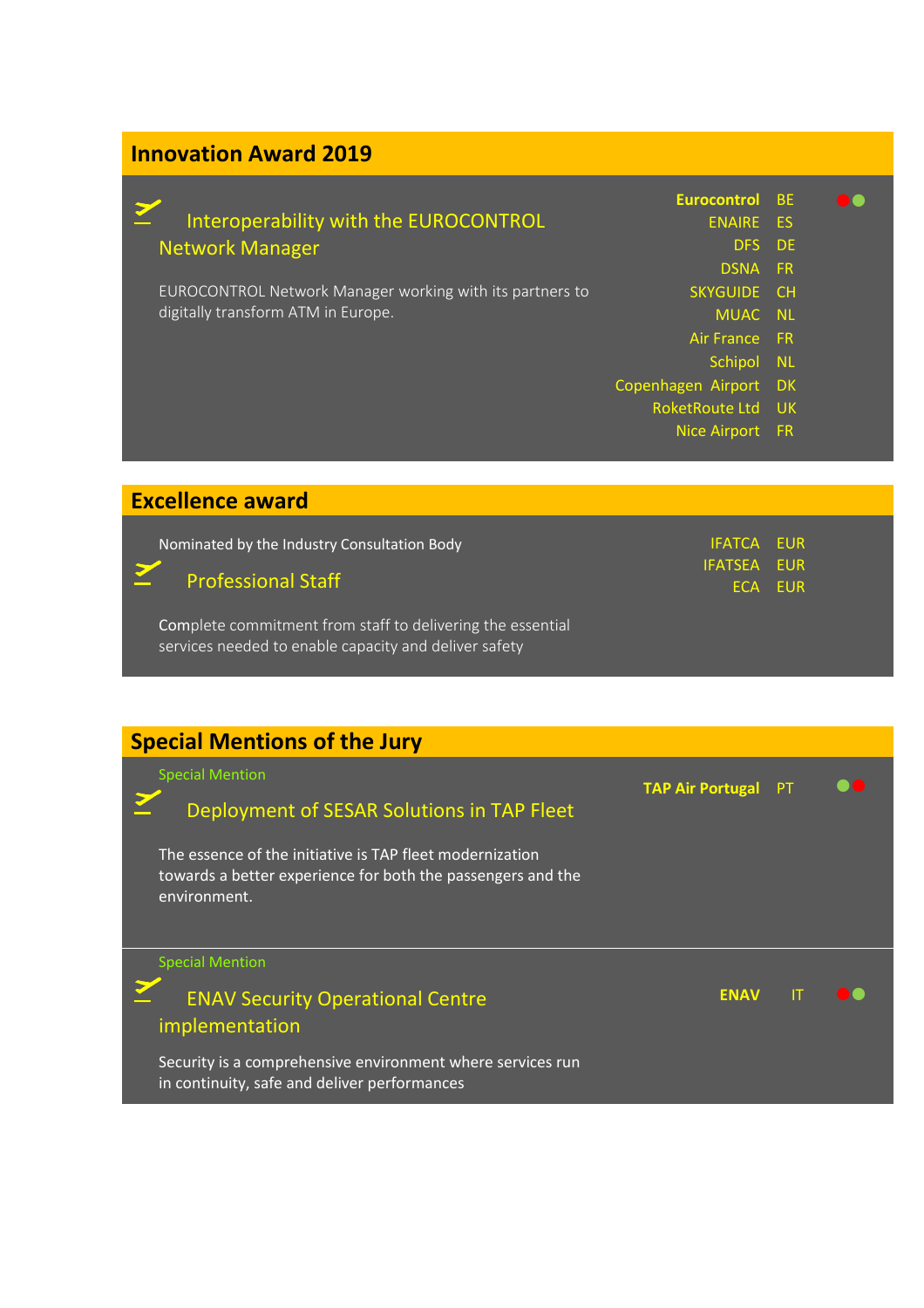| <b>Special Mention</b>                                                   |                             |                 |  |
|--------------------------------------------------------------------------|-----------------------------|-----------------|--|
| Service Oriented Architecture in Atm Live<br>oPerationS                  | skyguide                    | <b>CH</b>       |  |
| Deploy SOA to realise one sky by one system in Virtual Centre<br>Context |                             |                 |  |
| <b>Special Mention</b>                                                   |                             |                 |  |
| LFV-Comprehensive AIM Production Service                                 | <b>LFV</b>                  | <b>SE</b>       |  |
| With modern service concepts beneficial to many, utilize                 | <b>ISAVIA</b>               | <b>IS</b>       |  |
| regulatory driven investments to opportunities for cross                 | <b>NAVIAIR</b><br>IDS       | <b>DK</b><br> T |  |
| border cooperation and business interoperability with                    | <b>BRITT</b>                | <b>SE</b>       |  |
| software as a service provision.                                         | <b>SWEDISH ARMED</b>        | <b>SE</b>       |  |
|                                                                          | <b>FORCES</b>               |                 |  |
|                                                                          |                             |                 |  |
| <b>Special Mention</b>                                                   | <b>DSNA</b>                 | <b>FR</b>       |  |
| <b>AEFMP</b>                                                             | <b>ENAIRE</b>               | ES              |  |
| Sharing, Improving and Harmonizing through collaboration                 | <b>ENNA</b>                 | <b>AL</b>       |  |
|                                                                          | <b>NAV Portugal</b>         | PT              |  |
|                                                                          | <b>OACA</b>                 | <b>TN</b>       |  |
|                                                                          | <b>ONDA</b>                 | <b>MA</b>       |  |
|                                                                          |                             |                 |  |
| <b>Special Mention</b>                                                   | <b>ENAV</b>                 | -IT             |  |
| Nominated by the European Defence Agency                                 | <b>ITALIAN AIR FORCE IT</b> |                 |  |
| Data sharing is key to enhance civil-military                            |                             |                 |  |
| interoperability and to achieve efficient and sustainable                |                             |                 |  |
| Single European Sky objectives.                                          |                             |                 |  |
|                                                                          |                             |                 |  |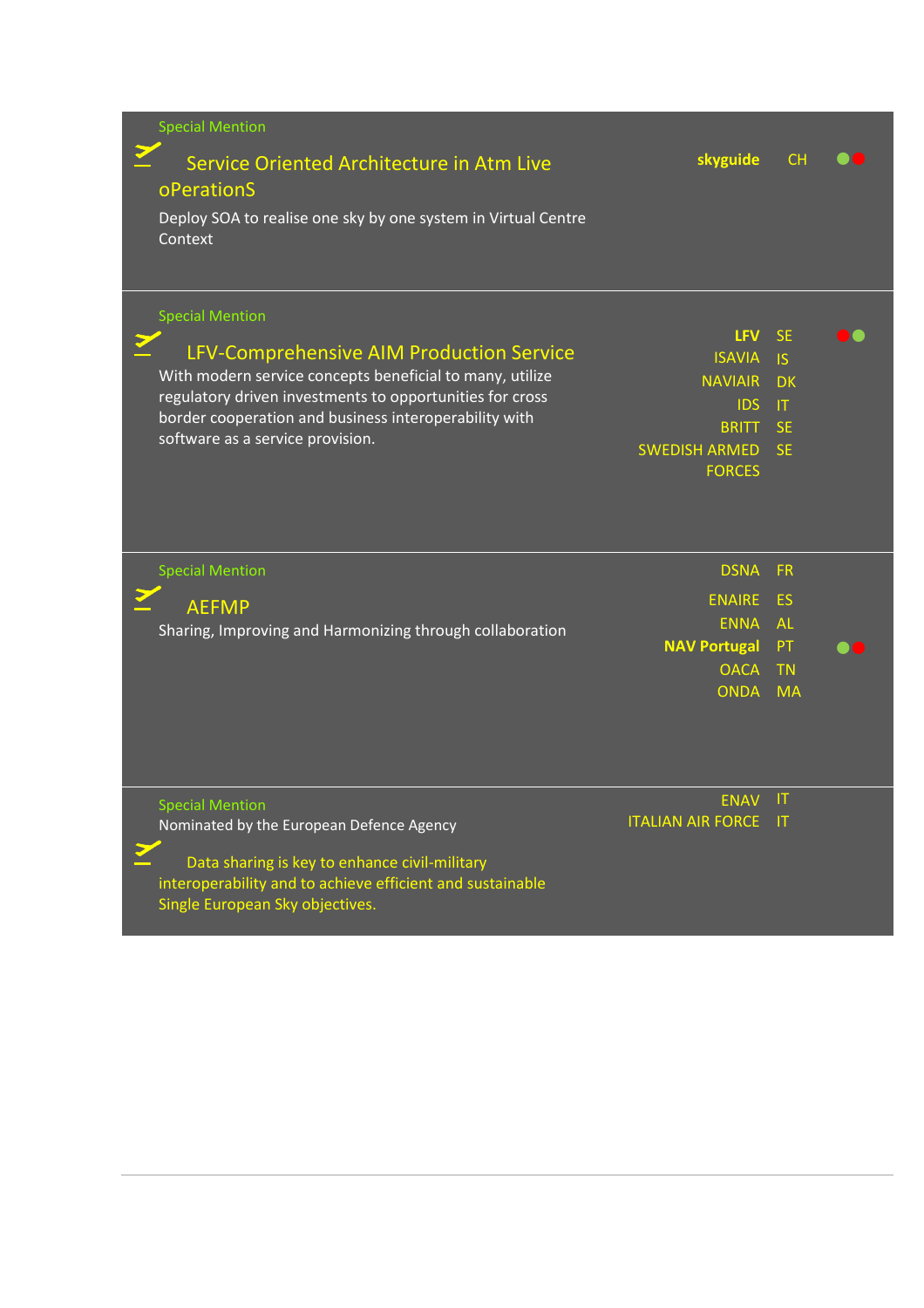|   | <b>Other Applications</b>                                                                                                                                                                                                                                                                                                                                                                                                                                                                                                                    |                                                                 |                                           |  |
|---|----------------------------------------------------------------------------------------------------------------------------------------------------------------------------------------------------------------------------------------------------------------------------------------------------------------------------------------------------------------------------------------------------------------------------------------------------------------------------------------------------------------------------------------------|-----------------------------------------------------------------|-------------------------------------------|--|
|   | $\star$ South East Europe Night Free Route Airspace<br>The SEEN FRA (South East Europe Night Free Route Airspace)<br>initiative is an interFAB solution of FAB CE and DANUBE FAB<br>members (LPS, HUNGAROCONTROL, ROMATSA, BULATSA) that<br>optimizes the flight trajectories not only for the sake of the<br>usage of the shortest connections but also to allow the use of<br>the most effective routings of the flights using the South-East<br>Axis which is Europe's saturated Gateway to Middle-East and<br>Asia-Pacific destinations. | Hungarocontrol<br><b>ROMATSA</b><br><b>BULATSA</b><br>LPS       | HU<br><b>RO</b><br><b>BG</b><br><b>SK</b> |  |
|   | $\star$ Free Route Airspace in Italy<br>Free Route Implementation in Italy as a major performance<br>enabler for the European Network                                                                                                                                                                                                                                                                                                                                                                                                        | <b>ENAV</b>                                                     | IT                                        |  |
|   |                                                                                                                                                                                                                                                                                                                                                                                                                                                                                                                                              | <b>DSNA</b>                                                     | <b>FR</b>                                 |  |
|   | $\star$ Safer Airports and Flights for Europe                                                                                                                                                                                                                                                                                                                                                                                                                                                                                                | <b>DFS</b>                                                      | <b>DE</b>                                 |  |
|   | Delivering innovative ground-based and airborne safety nets                                                                                                                                                                                                                                                                                                                                                                                                                                                                                  | <b>ENAV</b>                                                     | $\mathsf{I}\mathsf{T}$                    |  |
|   | supporting even safer airport operations for pilots, vehicle<br>drivers and tower controllers.                                                                                                                                                                                                                                                                                                                                                                                                                                               | Eurocontrol                                                     | <b>BE</b>                                 |  |
|   |                                                                                                                                                                                                                                                                                                                                                                                                                                                                                                                                              | <b>PANSA</b>                                                    | PL                                        |  |
|   |                                                                                                                                                                                                                                                                                                                                                                                                                                                                                                                                              | Dassault                                                        | <b>FR</b>                                 |  |
|   |                                                                                                                                                                                                                                                                                                                                                                                                                                                                                                                                              | Airbus                                                          | <b>FR</b>                                 |  |
|   |                                                                                                                                                                                                                                                                                                                                                                                                                                                                                                                                              | Frequentis                                                      | AT                                        |  |
|   |                                                                                                                                                                                                                                                                                                                                                                                                                                                                                                                                              | Honeywell                                                       | <b>USA</b>                                |  |
|   |                                                                                                                                                                                                                                                                                                                                                                                                                                                                                                                                              | <b>INDRA</b>                                                    | ES                                        |  |
|   |                                                                                                                                                                                                                                                                                                                                                                                                                                                                                                                                              | Leonardo                                                        | IT                                        |  |
|   |                                                                                                                                                                                                                                                                                                                                                                                                                                                                                                                                              | Thales                                                          | <b>FR</b>                                 |  |
|   |                                                                                                                                                                                                                                                                                                                                                                                                                                                                                                                                              | Aéroports de Paris<br><b>LPS</b>                                | <b>FR</b><br><b>SK</b>                    |  |
|   |                                                                                                                                                                                                                                                                                                                                                                                                                                                                                                                                              | <b>ANS</b>                                                      | <b>CZ</b>                                 |  |
|   |                                                                                                                                                                                                                                                                                                                                                                                                                                                                                                                                              | <b>DLR</b>                                                      | DE                                        |  |
|   |                                                                                                                                                                                                                                                                                                                                                                                                                                                                                                                                              |                                                                 |                                           |  |
|   |                                                                                                                                                                                                                                                                                                                                                                                                                                                                                                                                              | <b>NLR</b>                                                      | <b>NL</b>                                 |  |
| ★ | <b>FACILITATING THE AUTOMATION PACE</b><br>Future Air Traffic Controllers will need psychological training<br>to cope with side effects of high automation                                                                                                                                                                                                                                                                                                                                                                                   | <b>CRIDA</b><br>Univ. Granada<br>Univ. Madrid<br>Univ. Belgrade | ES<br>ES<br>ES<br><b>RS</b>               |  |
|   |                                                                                                                                                                                                                                                                                                                                                                                                                                                                                                                                              | Univ. Bologna                                                   | IT                                        |  |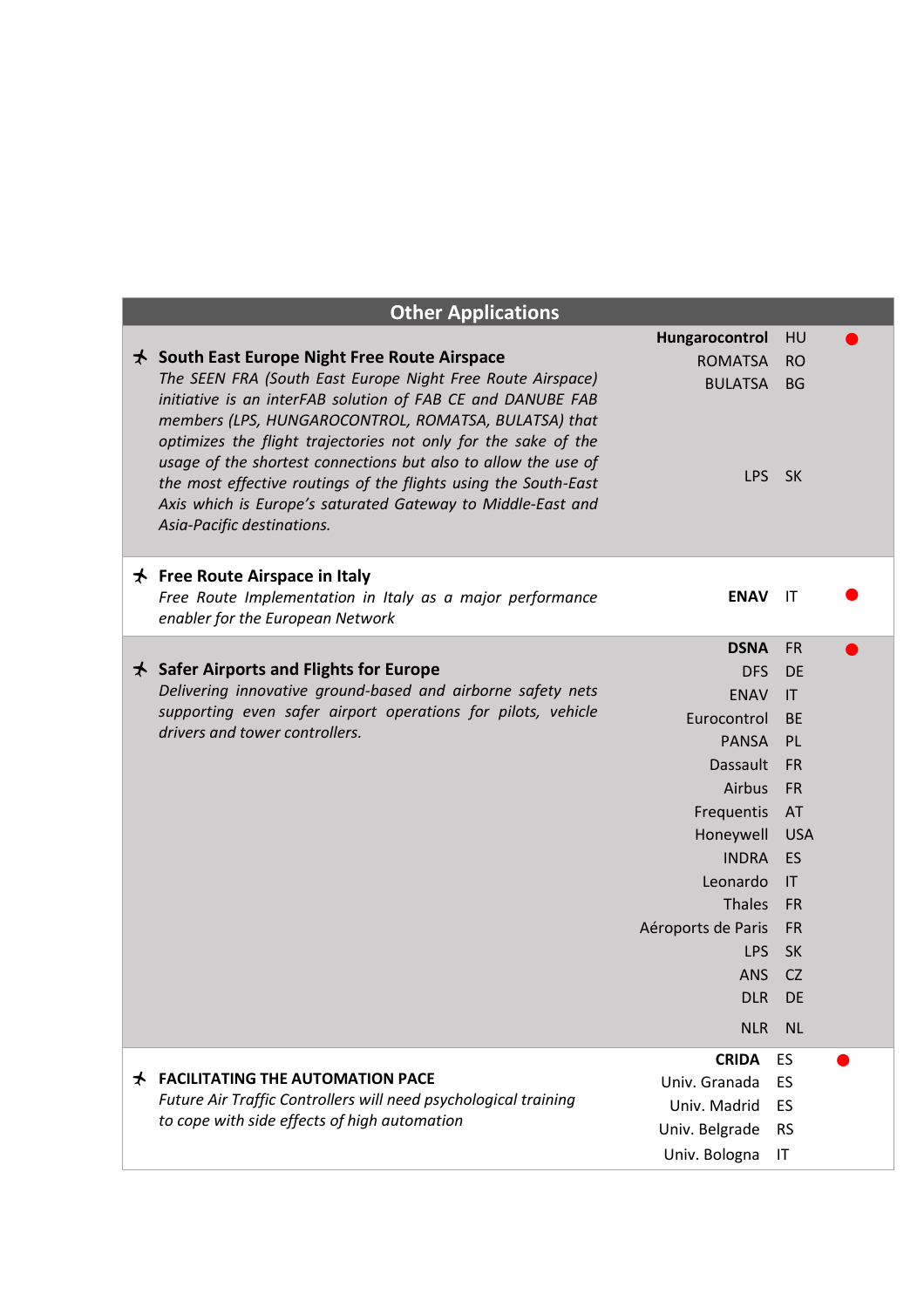| $\star$ ENAIRE improves OPEX and Resilience implementing a<br>centralized Data Centre architecture<br>Paving the way to an ever more efficient and resilient ATM<br>service                                                                                                                                                                                               | Indra ES                                                       |                                     |  |
|---------------------------------------------------------------------------------------------------------------------------------------------------------------------------------------------------------------------------------------------------------------------------------------------------------------------------------------------------------------------------|----------------------------------------------------------------|-------------------------------------|--|
| $\star$ Traffic Alerts for Pilots for Airport Operations<br>No more runway incursions, no more surface collisions, no<br>fatalities and damages  BE SAFE!                                                                                                                                                                                                                 | Honeywell                                                      | CZ.                                 |  |
| <b>★ Connected Drones</b><br>Connected Drones by DFS Deutsche Flugsicherung and<br>Deutsche Telekom is a project for the creation of a UTM system<br>for the save integration of drones into the airspace by means<br>of the mobile network, which enables practical and highly<br>efficient operations of drones beyond the visual sight range.                          | <b>DFS</b><br><b>DEUTSCHE TELEKOM</b>                          | DE<br><b>DE</b>                     |  |
| $\star$ enhanced Time Based Seperation with European Wake<br><b>Vortex Re-categorisation</b><br>SESAR solutions to provide valuable operational resilience,<br>helping the airport deliver to plan, airlines to keep to their<br>schedules, and reduce the noise and environmental impact on<br>local communities.                                                        | <b>NATS</b><br><b>HEATHROW AIRPORT</b><br><b>LEIDOS</b>        | UK.<br>UK.<br>UK.                   |  |
| <b>★ INDUSTRIALISATION OF DATALINK ATN BASELINE 2 ON</b><br><b>AIRBUS AIRCRAFT</b><br>Our "Mantra" is to "optimize the skies gate to gate" through<br>the development on Airbus aircraft of the on-board ATN<br>Baseline 2 datalink capability enabling the air-ground sharing<br>of Aircraft Trajectory Information for enhanced traffic<br>predictability and capacity. | <b>AIRBUS</b><br><b>HONEYWELL</b><br><b>THALES</b>             | <b>FR</b><br><b>FR</b><br><b>FR</b> |  |
| $\star$ Swiss U-Space Implementation demonstration<br>The Swiss U-space Platform Powers Traffic Management for<br>Hundreds of Drone Flights in National Demo                                                                                                                                                                                                              | skyguide                                                       | <b>CH</b>                           |  |
| $\star$ MALE trial flights in GAT and in non segregated<br>airspaces<br>MALE RPAS trial flights in GAT and in non-segregated airspaces<br>in order to draft a civil/military accommodation framework.                                                                                                                                                                     | Dir. Securité<br>Aéronefs d'Etat                               | <b>FR</b>                           |  |
| $\star$ Human Performance Neurometrics Toolbox For Highly<br><b>Automated Systems Design</b>                                                                                                                                                                                                                                                                              | <b>ENAC</b><br>Deep Blue<br>Univ Sapienza Roma<br>Anadolu Univ | <b>FR</b><br>IT<br>IT<br>TR         |  |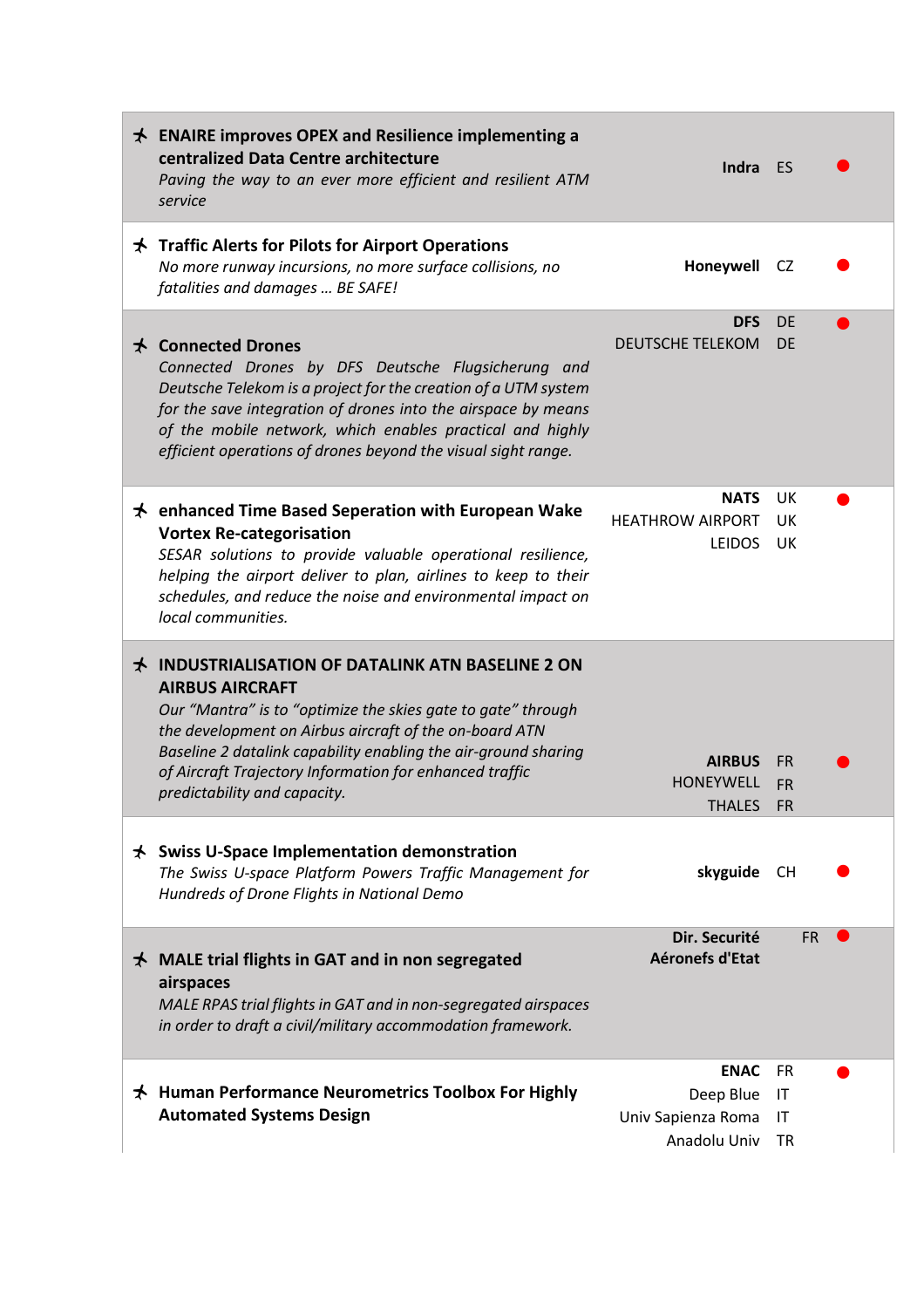|   | Objectively assess air traffic controllers workload, stress,<br>attention and vigilance                                                                                                        | Eurocontrol BE                                        |                              |  |
|---|------------------------------------------------------------------------------------------------------------------------------------------------------------------------------------------------|-------------------------------------------------------|------------------------------|--|
|   | $\star$ Local Single Sky ImPlementation process<br>LSSIP: a common reporting platform, uniting European                                                                                        | <b>Eurocontrol</b><br>AustroControl<br><b>BULATSA</b> | <b>BE</b><br>AT<br><b>BG</b> |  |
|   | aviation                                                                                                                                                                                       | skyguide<br><b>FED SUP AUTH FOR</b><br><b>ANS</b>     | <b>CH</b><br>DE              |  |
|   |                                                                                                                                                                                                | <b>DK TRANSPORT</b><br><b>AUTHORITY</b>               | DK                           |  |
|   |                                                                                                                                                                                                | HUNGAROCONTROL<br><b>HU STATE</b>                     | HU<br>HU                     |  |
|   |                                                                                                                                                                                                | <b>AUTHORITY</b><br><b>ICAO</b>                       | <b>FR</b>                    |  |
| ★ | <b>Expanding harmonisation across Europe through the</b>                                                                                                                                       | <b>AUSTROCONTROL</b>                                  | AT                           |  |
|   | <b>COOPANS Alliance</b>                                                                                                                                                                        | <b>CROATIA CONROL</b>                                 | <b>HR</b>                    |  |
|   | Real Cooperation delivering real results expanding the                                                                                                                                         | IAA                                                   | <b>IRL</b>                   |  |
|   | harmonisation of ATM systems across Europe.                                                                                                                                                    | <b>LFV</b>                                            | <b>SE</b>                    |  |
|   |                                                                                                                                                                                                | <b>NAVIAIR</b>                                        | DK                           |  |
|   |                                                                                                                                                                                                | <b>NAV PORTIGAL</b>                                   | <b>PT</b>                    |  |
|   | <b>★ SAFETY SUPPORT TOOLS FOR AVOIDING RUNWAY</b>                                                                                                                                              | <b>AIRBUS</b>                                         | <b>FR</b>                    |  |
|   | <b>EXCURSIONS (PJ03B-06)</b>                                                                                                                                                                   | <b>DSNA</b>                                           | <b>FR</b>                    |  |
|   | Our "Mantra" is to enhance safety and capacity on runways                                                                                                                                      | <b>AEROPORTS DE PARIS</b>                             | <b>FR</b>                    |  |
|   | through a new runway condition awareness collaborative tool,<br>using data fusion from various sources (from runway built-in<br>sensors to aircraft on-board sensors providing runway friction | PANSA PL                                              |                              |  |
|   | data).                                                                                                                                                                                         | LPS SK                                                |                              |  |
|   |                                                                                                                                                                                                | A4E                                                   | BE                           |  |
|   | $\star$ Efficient Airspace Declaration                                                                                                                                                         | CANSO                                                 | BE                           |  |
|   | Let's set our differences aside, decide on common principles                                                                                                                                   | EBAA                                                  | <b>BE</b>                    |  |
|   | and take action together on behalf of the passenger.                                                                                                                                           | <b>FINNAIR</b>                                        | -FI                          |  |
|   |                                                                                                                                                                                                | LUFTHANSA                                             | DE                           |  |
|   |                                                                                                                                                                                                | <b>BRUSSELS AIRLINES</b>                              | <b>BE</b>                    |  |
|   |                                                                                                                                                                                                | <b>NORWEGIAN</b>                                      | <b>NO</b>                    |  |
|   |                                                                                                                                                                                                | AIR FRANCE-KLM<br>RYANAIR                             | <b>FR</b><br><b>IRL</b>      |  |
|   |                                                                                                                                                                                                |                                                       | UK                           |  |
|   |                                                                                                                                                                                                | easyJet<br>EUROCONTROL                                | <b>BE</b>                    |  |
|   |                                                                                                                                                                                                | ETF                                                   | <b>BE</b>                    |  |
|   | $\star$ Toolbox for Successful Social Dialogue in Air Traffic<br><b>Management</b><br>Co-operation to improve dialogue and working methods                                                     | <b>ATCEU</b>                                          | <b>BE</b>                    |  |
|   | between staff and employers in European ATM                                                                                                                                                    | <b>CANSO</b>                                          | <b>BE</b>                    |  |
|   |                                                                                                                                                                                                | <b>DLR</b>                                            | DE                           |  |